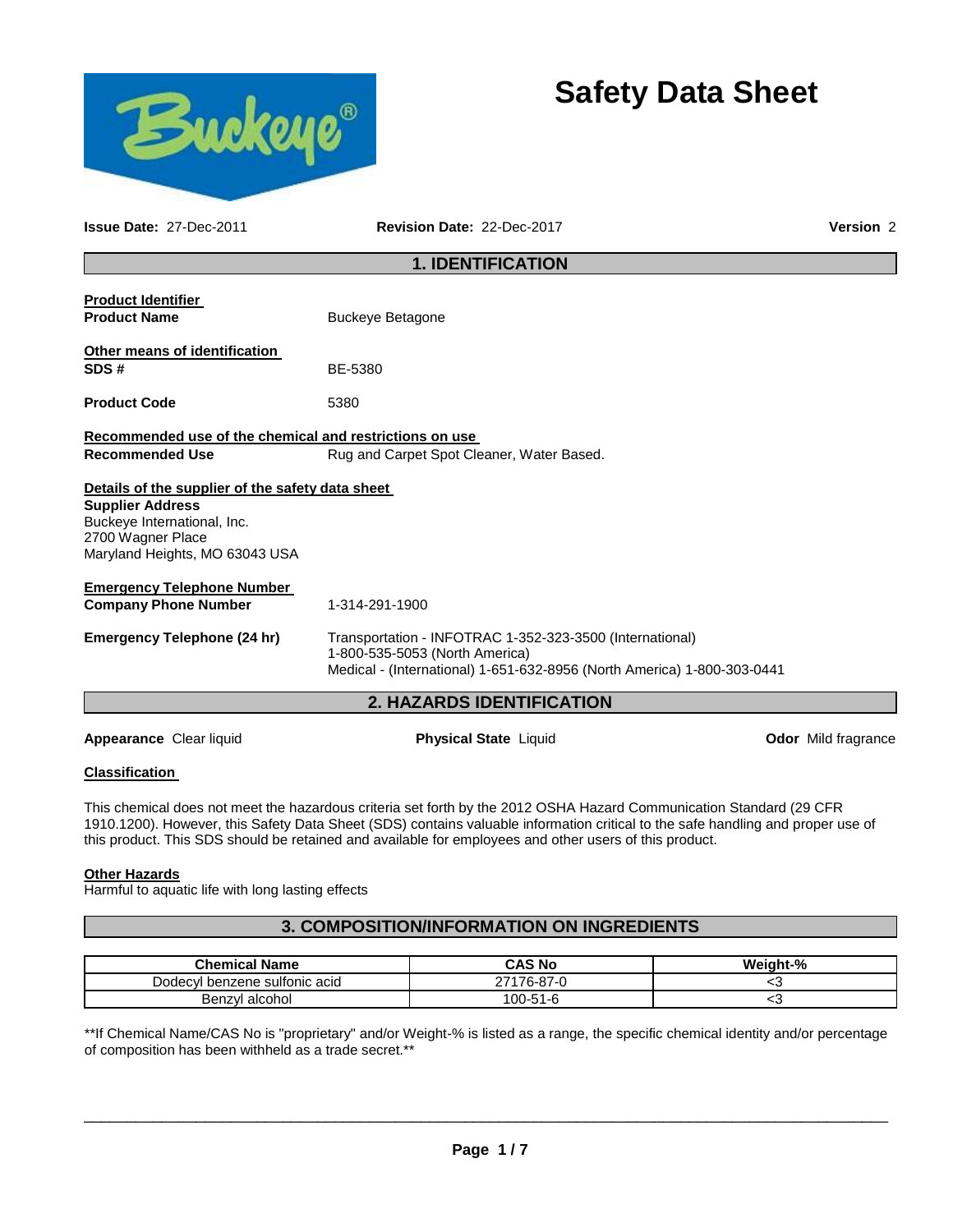#### \_\_\_\_\_\_\_\_\_\_\_\_\_\_\_\_\_\_\_\_\_\_\_\_\_\_\_\_\_\_\_\_\_\_\_\_\_\_\_\_\_\_\_\_\_\_\_\_\_\_\_\_\_\_\_\_\_\_\_\_\_\_\_\_\_\_\_\_\_\_\_\_\_\_\_\_\_\_\_\_\_\_\_\_\_\_\_\_\_\_\_\_\_ **4. FIRST-AID MEASURES**

#### **First Aid Measures**

| <b>General Advice</b>                      | Provide this SDS to medical personnel for treatment.                                                                                      |  |
|--------------------------------------------|-------------------------------------------------------------------------------------------------------------------------------------------|--|
| <b>Eye Contact</b>                         | Rinse immediately with plenty of water, also under the eyelids, for at least 15 minutes.<br>Consult a physician.                          |  |
| <b>Skin Contact</b>                        | Wash off immediately with plenty of water for at least 15 minutes.                                                                        |  |
| <b>Inhalation</b>                          | Remove to fresh air.                                                                                                                      |  |
| Ingestion                                  | Give two large glasses of water. Do NOT induce vomiting. Never give anything by mouth to<br>an unconscious person. Get medical attention. |  |
| <b>Most important symptoms and effects</b> |                                                                                                                                           |  |
| <b>Symptoms</b>                            | Eye contact may cause redness or burning sensation.                                                                                       |  |
|                                            | Indication of any immediate medical attention and special treatment needed                                                                |  |
| <b>Notes to Physician</b>                  | Treat symptomatically.                                                                                                                    |  |

# **5. FIRE-FIGHTING MEASURES**

#### **Suitable Extinguishing Media**

Use extinguishing measures that are appropriate to local circumstances and the surrounding environment.

**Unsuitable Extinguishing Media** Not determined.

#### **Specific Hazards Arising from the Chemical**

Not determined.

**Hazardous Combustion Products** Carbon oxides. Sulfur oxides.

#### **Protective equipment and precautions for firefighters**

As in any fire, wear self-contained breathing apparatus pressure-demand, MSHA/NIOSH (approved or equivalent) and full protective gear.

# **6. ACCIDENTAL RELEASE MEASURES**

#### **Personal precautions, protective equipment and emergency procedures**

| <b>Personal Precautions</b>                          | Use personal protective equipment as required.                                                                                                                                                              |  |
|------------------------------------------------------|-------------------------------------------------------------------------------------------------------------------------------------------------------------------------------------------------------------|--|
| <b>Environmental Precautions</b>                     | See Section 12 for additional Ecological Information.                                                                                                                                                       |  |
| Methods and material for containment and cleaning up |                                                                                                                                                                                                             |  |
| <b>Methods for Containment</b>                       | Prevent further leakage or spillage if safe to do so.                                                                                                                                                       |  |
| <b>Methods for Clean-Up</b>                          | Pick up with mop, wet/dry vac, or absorbent material. Rinse area with clear water and allow<br>floor to dry before allowing traffic. Dispose of in accordance with federal, state and local<br>regulations. |  |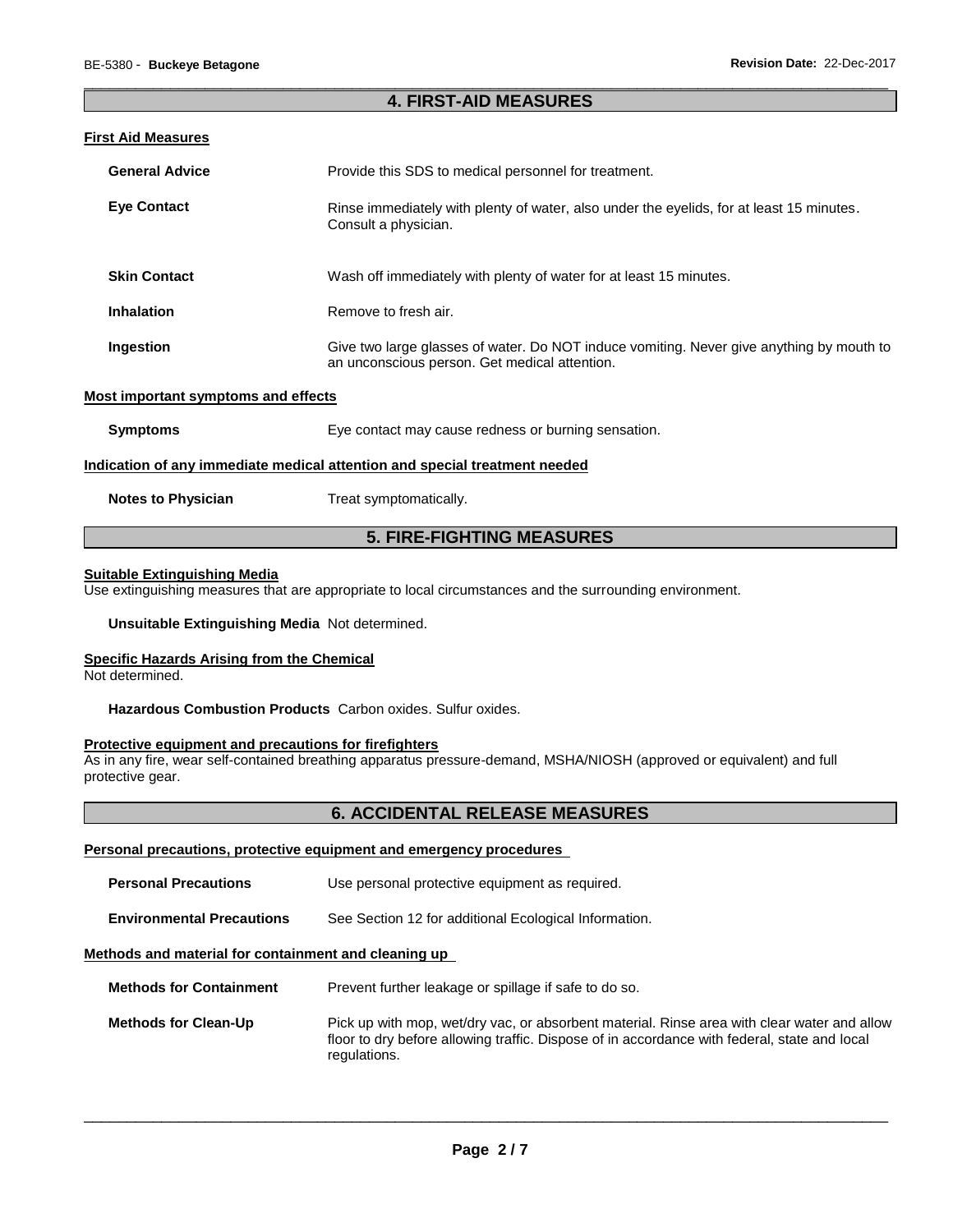| 7. HANDLING AND STORAGE                                                                                                                                                   |                                                                                                                                                                               |  |
|---------------------------------------------------------------------------------------------------------------------------------------------------------------------------|-------------------------------------------------------------------------------------------------------------------------------------------------------------------------------|--|
| <b>Precautions for safe handling</b>                                                                                                                                      |                                                                                                                                                                               |  |
| <b>Advice on Safe Handling</b>                                                                                                                                            | Handle in accordance with good industrial hygiene and safety practice. Avoid contact with<br>skin and eyes. Wash face, hands, and any exposed skin thoroughly after handling. |  |
| Conditions for safe storage, including any incompatibilities                                                                                                              |                                                                                                                                                                               |  |
| <b>Storage Conditions</b>                                                                                                                                                 | Keep containers tightly closed in a dry, cool and well-ventilated place.                                                                                                      |  |
| <b>Incompatible Materials</b>                                                                                                                                             | Do not mix with chlorinated detergents (bleach).                                                                                                                              |  |
|                                                                                                                                                                           | 8. EXPOSURE CONTROLS/PERSONAL PROTECTION                                                                                                                                      |  |
| <b>Exposure Guidelines</b>                                                                                                                                                | This product, as supplied, does not contain any hazardous materials with occupational<br>exposure limits established by the region specific regulatory bodies                 |  |
| <b>Appropriate engineering controls</b>                                                                                                                                   |                                                                                                                                                                               |  |
| <b>Engineering Controls</b>                                                                                                                                               | Ensure adequate ventilation, especially in confined areas. Showers. Eyewash stations.                                                                                         |  |
| Individual protection measures, such as personal protective equipment                                                                                                     |                                                                                                                                                                               |  |
| <b>Eye/Face Protection</b>                                                                                                                                                | Refer to 29 CFR 1910.133 for eye and face protection regulations. Wear safety glasses or<br>goggles to protect against exposure.                                              |  |
| <b>Skin and Body Protection</b>                                                                                                                                           | Refer to 29 CFR 1910.138 for appropriate skin and body protection. Wear rubber gloves or<br>other impervious gloves. Impervious footwear.                                     |  |
| <b>Respiratory Protection</b>                                                                                                                                             | Refer to 29 CFR 1910.134 for respiratory protection requirements. No protective equipment<br>is needed under normal use conditions.                                           |  |
| General Hygiene Considerations Handle in accordance with good industrial hygiene and safety practice. Wash face, hands<br>and any exposed skin thoroughly after handling. |                                                                                                                                                                               |  |

# **9. PHYSICAL AND CHEMICAL PROPERTIES**

# **Information on basic physical and chemical properties**

| <b>Physical State</b><br>Appearance<br>Color | Liquid<br>Clear liquid<br>Clear      | Odor<br><b>Odor Threshold</b> | Mild fragrance<br>Not determined |
|----------------------------------------------|--------------------------------------|-------------------------------|----------------------------------|
| <b>Property</b>                              | Values                               | Remarks • Method              |                                  |
| рH                                           | $9.1 +/- 0.2$ (Conc. & RTU Solution) |                               |                                  |
| <b>Melting Point/Freezing Point</b>          | Not determined                       |                               |                                  |
| <b>Boiling Point/Boiling Range</b>           | 100 °C / 212 °F                      |                               |                                  |
| <b>Flash Point</b>                           | None                                 | Tag Closed Cup                |                                  |
| <b>Evaporation Rate</b>                      | 1.0                                  | (Water = $1$ )                |                                  |
| <b>Flammability (Solid, Gas)</b>             | Liquid- Not Applicable               |                               |                                  |
| <b>Upper Flammability Limits</b>             | Not determined                       |                               |                                  |
| <b>Lower Flammability Limit</b>              | Not determined                       |                               |                                  |
| <b>Vapor Pressure</b>                        | Not determined                       |                               |                                  |
| <b>Vapor Density</b>                         | Not determined                       |                               |                                  |
| <b>Specific Gravity</b>                      | 1.05                                 |                               |                                  |
| <b>Water Solubility</b>                      | Infinite                             |                               |                                  |
| Solubility in other solvents                 | Not determined                       |                               |                                  |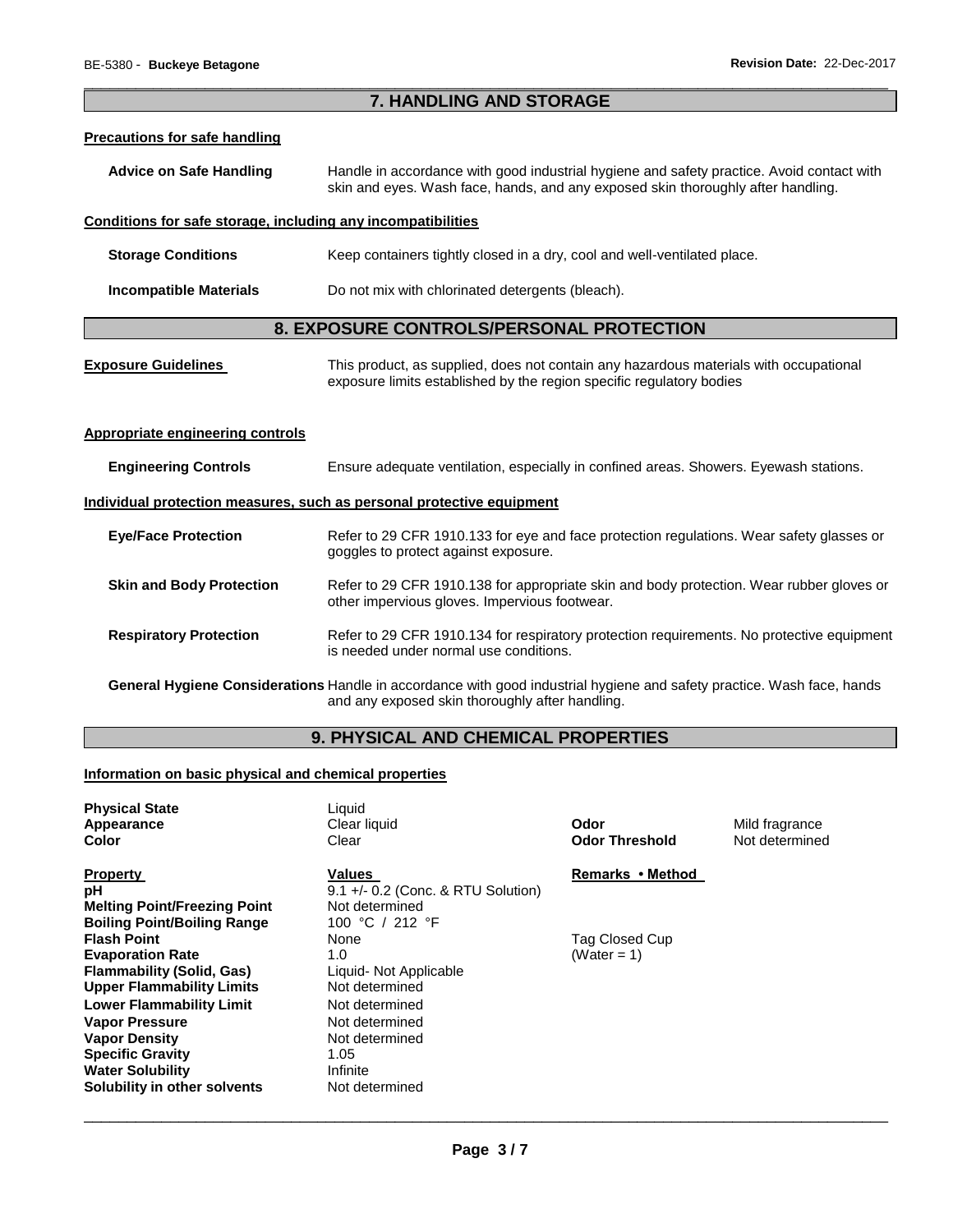| <b>Partition Coefficient</b>     | Not determined          |  |
|----------------------------------|-------------------------|--|
| <b>Auto-ignition Temperature</b> | Not determined          |  |
| <b>Decomposition Temperature</b> | Not determined          |  |
| Kinematic Viscosity              | Not determined          |  |
| <b>Dynamic Viscosity</b>         | Not determined          |  |
| <b>Explosive Properties</b>      | Not determined          |  |
| <b>Oxidizing Properties</b>      | Not determined          |  |
| <b>Additional Information</b>    | % Volatile by weight 89 |  |

# **10. STABILITY AND REACTIVITY**

#### **Reactivity**

Not reactive under normal conditions.

#### **Chemical Stability**

Stable under recommended storage conditions.

#### **Possibility of Hazardous Reactions**

None under normal processing.

**Hazardous Polymerization** Hazardous polymerization does not occur.

#### **Conditions to Avoid**

Keep out of reach of children.

#### **Incompatible Materials**

Do not mix with chlorinated detergents (bleach).

#### **Hazardous Decomposition Products**

Carbon oxides. Sulfur oxides.

# **11. TOXICOLOGICAL INFORMATION**

#### **Information on likely routes of exposure**

| <b>Product Information</b> |                                  |
|----------------------------|----------------------------------|
| <b>Eve Contact</b>         | Avoid contact with eyes.         |
| <b>Skin Contact</b>        | Avoid contact with skin.         |
| <b>Inhalation</b>          | Avoid breathing vapors or mists. |
| Ingestion                  | Do not ingest.                   |

#### **Component Information**

| <b>Chemical Name</b>                             | Oral LD50               | <b>Dermal LD50</b>      | <b>Inhalation LC50</b> |
|--------------------------------------------------|-------------------------|-------------------------|------------------------|
| Sodium xylenesulfonate<br>1300-72-7              | $= 1000$ mg/kg (Rat)    |                         |                        |
| Dipropylene glycol monobutyl ether<br>29911-28-2 | $= 1620 \mu L/kg$ (Rat) | $=$ 5860 µL/kg (Rabbit) | $= 42.1$ ppm (Rat) 4 h |
| Sodium Thiosulfate<br>7772-98-7                  | $>$ 5000 mg/kg (Rat)    |                         | -                      |
| Benzyl alcohol<br>$100 - 51 - 6$                 | $= 1230$ mg/kg (Rat)    | $= 2$ g/kg (Rabbit)     | $= 8.8$ mg/L (Rat) 4 h |
| Dodecyl benzene sulfonic acid<br>27176-87-0      | $= 1260$ mg/kg (Rat)    |                         | $\,$                   |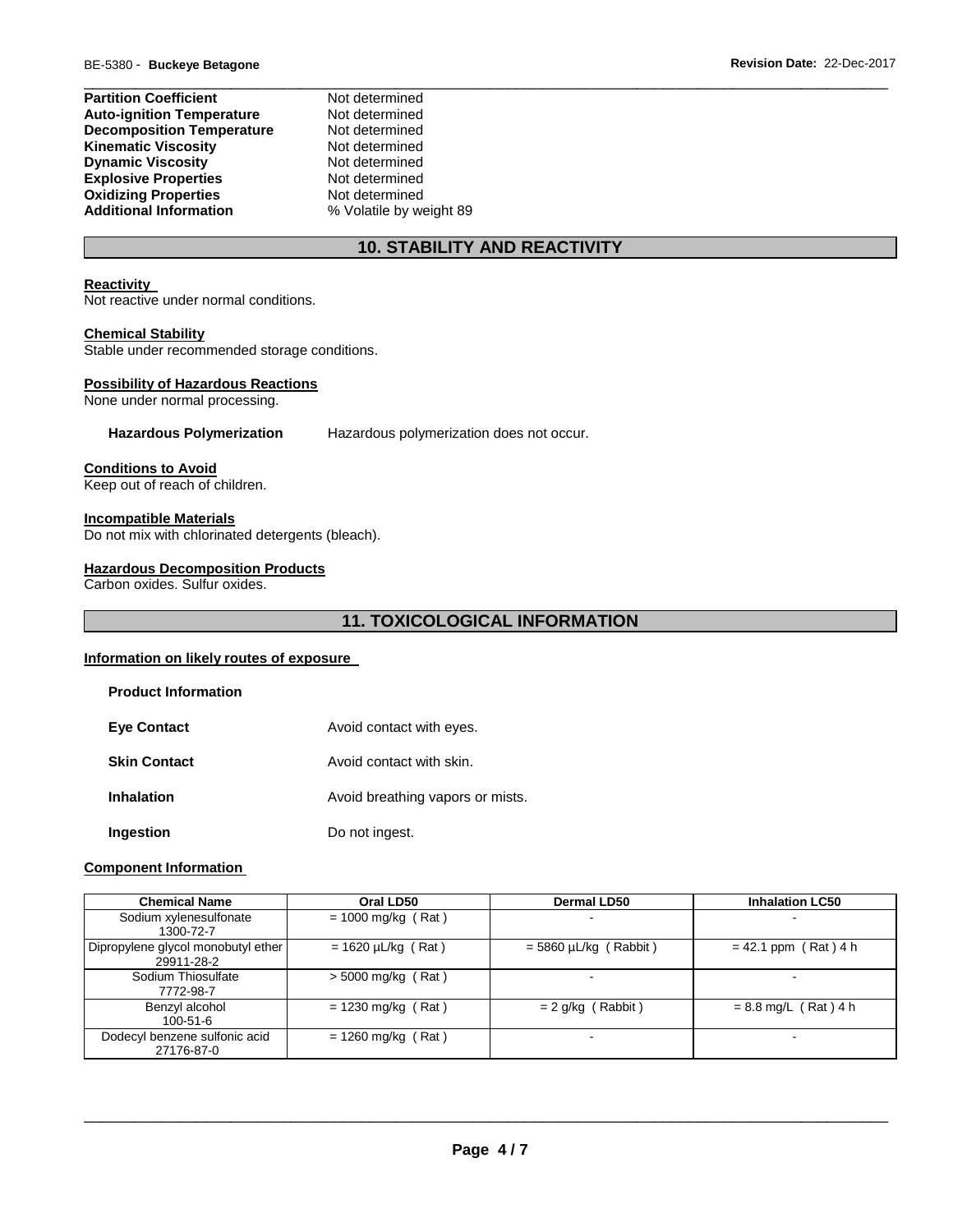#### **Information on physical, chemical and toxicological effects**

**Symptoms** Please see section 4 of this SDS for symptoms.

#### **Delayed and immediate effects as well as chronic effects from short and long-term exposure**

**Carcinogenicity** Based on the information provided, this product does not contain any carcinogens or potential carcinogens as listed by OSHA, IARC or NTP.

#### **Numerical measures of toxicity**

Not determined

# **12. ECOLOGICAL INFORMATION**

\_\_\_\_\_\_\_\_\_\_\_\_\_\_\_\_\_\_\_\_\_\_\_\_\_\_\_\_\_\_\_\_\_\_\_\_\_\_\_\_\_\_\_\_\_\_\_\_\_\_\_\_\_\_\_\_\_\_\_\_\_\_\_\_\_\_\_\_\_\_\_\_\_\_\_\_\_\_\_\_\_\_\_\_\_\_\_\_\_\_\_\_\_

#### **Ecotoxicity**

Harmful to aquatic life with long lasting effects.

#### **Component Information**

| <b>Chemical Name</b>     | Algae/aquatic plants           | <b>Fish</b>                   | <b>Toxicity to</b>        | <b>Crustacea</b>         |
|--------------------------|--------------------------------|-------------------------------|---------------------------|--------------------------|
|                          |                                |                               | microorganisms            |                          |
| Dipropylene glycol       |                                | 841: 96 h Poecilia reticulata |                           |                          |
| monobutyl ether          |                                | mg/L LC50 static              |                           |                          |
| 29911-28-2               |                                |                               |                           |                          |
| Sodium Thiosulfate       |                                | 24000: 96 h Gambusia          |                           |                          |
| 7772-98-7                |                                | affinis mg/L LC50 static      |                           |                          |
| Benzyl alcohol           | 35: 3 h Anabaena variabilis    | 460: 96 h Pimephales          | $EC50 = 50$ mg/L 5 min    | 23: 48 h water flea mg/L |
| $100 - 51 - 6$           | mg/L EC50                      | promelas mg/L LC50 static     | $EC50 = 63.7$ mg/L 15 min | EC <sub>50</sub>         |
|                          |                                | 10: 96 h Lepomis              | $EC50 = 63.7$ mg/L 5 min  |                          |
|                          |                                | macrochirus mg/L LC50         | $EC50 = 71.4$ mg/L 30 min |                          |
|                          |                                | static                        |                           |                          |
| Dodecyl benzene sulfonic | 129: 96 h Pseudokirchneriella1 | 10.8: 96 h Oncorhynchus       |                           | 5.88: 48 h Daphnia magna |
| acid                     | subcapitata mg/L EC50          | mykiss mg/L LC50 static 3.5   |                           | mg/L EC50                |
| 27176-87-0               |                                | - 10: 96 h Brachydanio rerio  |                           |                          |
|                          |                                | mg/L LC50 static              |                           |                          |

#### **Persistence/Degradability**

Not determined.

#### **Bioaccumulation**

Not determined.

#### **Mobility**

| <b>Chemical Name</b> | <b>Partition Coefficient</b> |
|----------------------|------------------------------|
| Benzyl alcohol       | .                            |
| 100-51-6             |                              |

#### **Other Adverse Effects**

Not determined

# **13. DISPOSAL CONSIDERATIONS**

#### **Waste Treatment Methods**

| <b>Disposal of Wastes</b>     | Disposal should be in accordance with applicable regional, national and local laws and<br>regulations. |
|-------------------------------|--------------------------------------------------------------------------------------------------------|
| <b>Contaminated Packaging</b> | Disposal should be in accordance with applicable regional, national and local laws and<br>regulations. |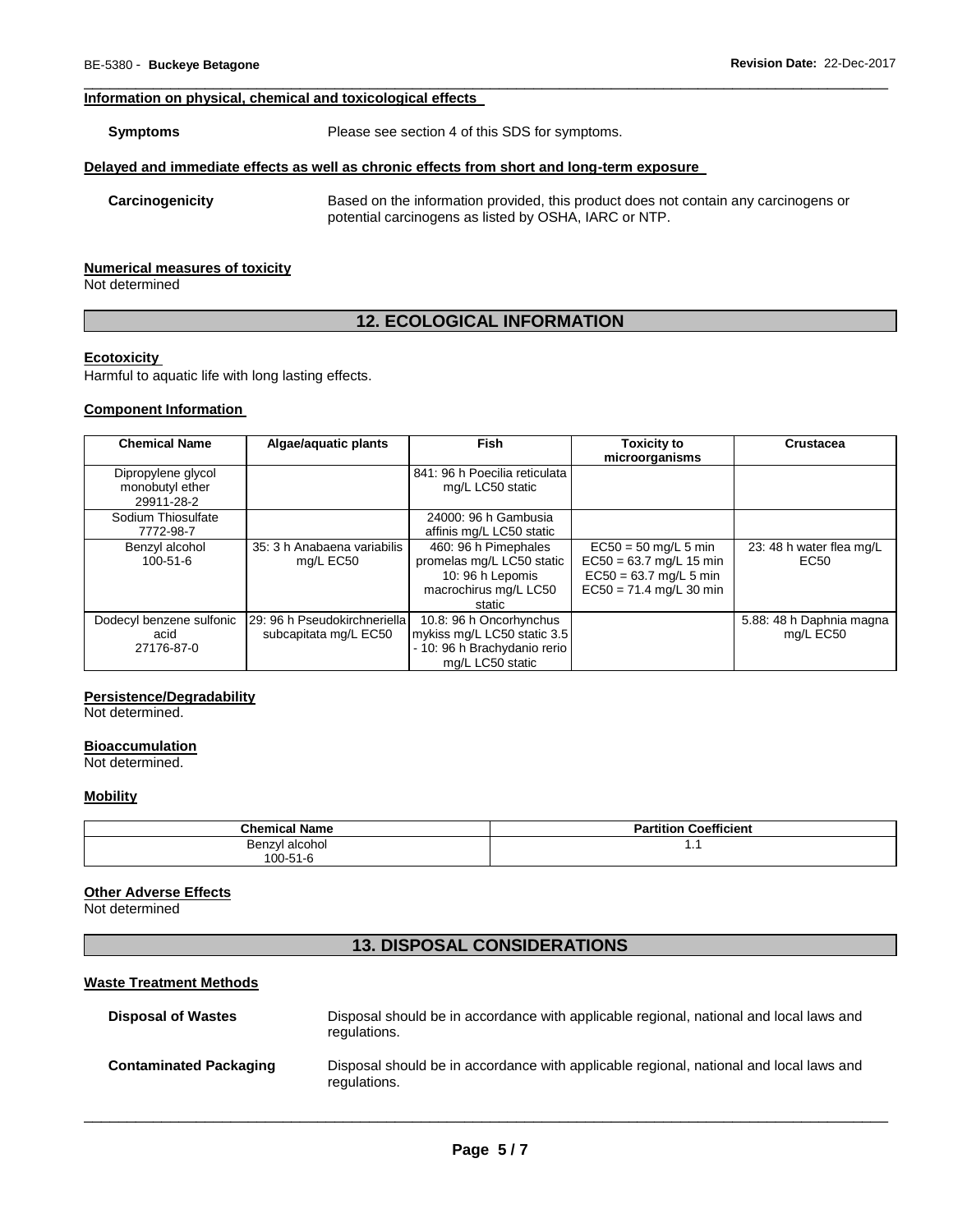# **14. TRANSPORT INFORMATION Note Please see current shipping paper for most up to date shipping information, including** exemptions and special circumstances. **DOT** Not regulated **IATA** Not regulated **IMDG** Not regulated

\_\_\_\_\_\_\_\_\_\_\_\_\_\_\_\_\_\_\_\_\_\_\_\_\_\_\_\_\_\_\_\_\_\_\_\_\_\_\_\_\_\_\_\_\_\_\_\_\_\_\_\_\_\_\_\_\_\_\_\_\_\_\_\_\_\_\_\_\_\_\_\_\_\_\_\_\_\_\_\_\_\_\_\_\_\_\_\_\_\_\_\_\_

# **15. REGULATORY INFORMATION**

#### **International Inventories**

| <b>Chemical Name</b>     | <b>TSCA</b> | <b>DSL</b> | <b>NDSL</b> | <b>EINECS</b> | <b>ELINCS</b> | <b>ENCS</b> | <b>IECSC</b> | <b>KECL</b> | <b>PICCS</b> | <b>AICS</b> |
|--------------------------|-------------|------------|-------------|---------------|---------------|-------------|--------------|-------------|--------------|-------------|
| Dodecyl benzene sulfonic | Present     |            |             | Present       |               | Present     |              | Present     |              |             |
| acid                     |             |            |             |               |               |             |              |             |              |             |
| Benzyl alcohol           | Present     |            |             | Present       |               | Present     |              | Present     |              |             |

#### **Legend:**

*TSCA - United States Toxic Substances Control Act Section 8(b) Inventory* 

*DSL/NDSL - Canadian Domestic Substances List/Non-Domestic Substances List* 

*EINECS/ELINCS - European Inventory of Existing Chemical Substances/European List of Notified Chemical Substances* 

*ENCS - Japan Existing and New Chemical Substances* 

*IECSC - China Inventory of Existing Chemical Substances* 

*KECL - Korean Existing and Evaluated Chemical Substances* 

*PICCS - Philippines Inventory of Chemicals and Chemical Substances* 

*AICS - Australian Inventory of Chemical Substances* 

#### **US Federal Regulations**

#### **CERCLA**

This material, as supplied, contains one or more substances regulated as a hazardous substance under the Comprehensive Environmental Response Compensation and Liability Act (CERCLA) (40 CFR 302)

| <b>Chemical Name</b>          | <b>Hazardous Substances RQs</b> | <b>CERCLA/SARA RQ</b> | <b>Reportable Quantity (RQ)</b> |
|-------------------------------|---------------------------------|-----------------------|---------------------------------|
| Dodecyl benzene sulfonic acid | 1000 lb                         |                       | $\,$ 1000 lb final RQ<br>RQ.    |
| 27176-87-0                    |                                 |                       | RQ 454 kg final RQ              |

#### **SARA 313**

Section 313 of Title III of the Superfund Amendments and Reauthorization Act of 1986 (SARA). This product does not contain any chemicals which are subject to the reporting requirements of the Act and Title 40 of the Code of Federal Regulations, Part 372

#### **CWA (Clean Water Act)**

This product contains the following substances which are regulated pollutants pursuant to the Clean Water Act (40 CFR 122.21 and 40 CFR 122.42)

| <b>Chemical Name</b>          | <b>CWA - Reportable</b><br>Quantities | CWA- | · Toxic Pollutants CCWA - Priority Pollutants | <b>CWA - Hazardous</b><br>Substances |
|-------------------------------|---------------------------------------|------|-----------------------------------------------|--------------------------------------|
| Dodecyl benzene sulfonic acid | 1000 lb                               |      |                                               |                                      |

# **US State Regulations**

#### **California Proposition 65**

This product does not contain any Proposition 65 chemicals.